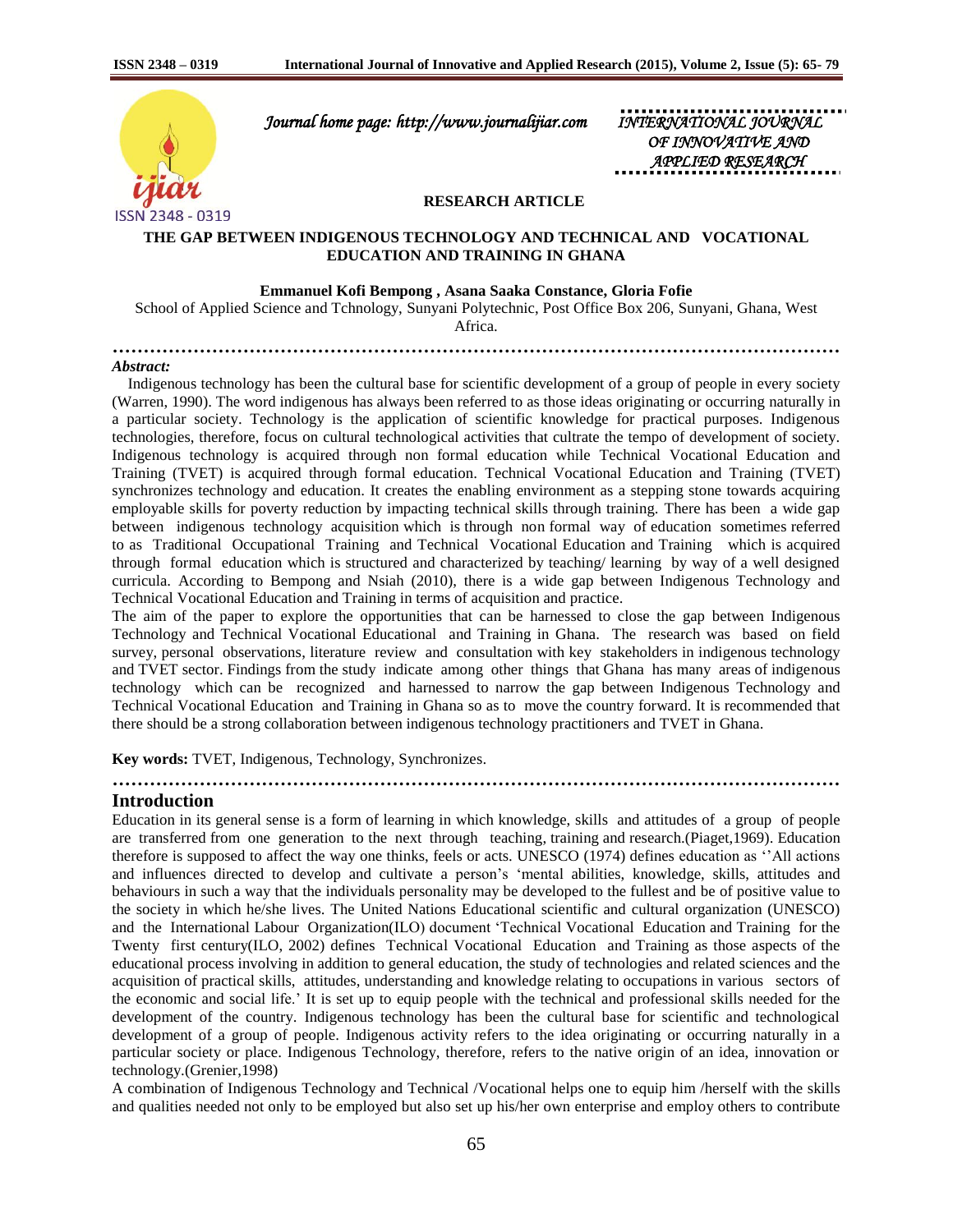to the development of the country. TVET programmes help the graduate to go into self-employment by initiating new business ventures and ultimately becoming employers in their own business.

## **Statement of the problem**

 A wide gap exists between Indigenous Technology on one side and Technical Vocational Education and Training on the other in Ghana. (Bempong and Nsiah,2010). Indigenous technology is acquired through a non formal way traditional methods of learning such as wood carving whilst Technical Vocational Education is acquired through formal education in institutions such as Vocational and Technical colleges as well as Universities. A combination of the two will see not only increase in production levels but also high quality products produced for consumption. In Ghana there has been a wide gap between the two. For Example the wood carvers do not see why they have to collaborate with Wood Technology Department of Polytechnics for and improvement in their products. Potential areas of harnessing collaborations are yet to be identified. Would indigenous technology practitioners and their products be better off if they collaborate with TVET or left on their own to undergo some months of training so that they acquire the necessary skills to be perfect in their fields?. This paper therefore aims at identifying key potential areas of collaborations between TVET and indigenous technology in order to improve production and efficiency in the sectors.

# **Research Questions**

The following four research questions constituted the core of the study. These are:

- What type of technical and vocational training has owners of indigenous technology centers and their employees acquired?
- What are the potential areas of collaborations between TVET and indigenous technology?
- What benefits emanate from the collaborations?
- What skills do indigenous practitioners get through the collaborations?

# **The objectives of the research**

The objectives of this research are two folds namely general and specific. The general objective

of the study is to add to the body of knowledge in terms of activities performed by indigenous technology practitioners and TVET in Ghana.

Specifically the study aims at

- Ascertaining benefits if any that could be gained from collaborations between indigenous Technology and TVET.
- Examining the concept of TVET in Ghana
- Identifying and explaining the main areas of indigenous technology in Ghana.
- Finding possible areas of collaboration between indigenous technology and Technical Vocational Education and Training in Ghana.
- Identifying ways that can close the gap between indigenous technology and TVET.

### **Significance of the research**

- The study will contribute immensely to knowledge in areas of indigenous technology and TVET.
- The study will also be a reference material for future researchers in Technical Education
- The results of the study could enhance teaching and learning of indigenous technology not only in technical institutions but also in Polytechnics and Universities in Ghana.
- The results of the study could assist personnel in the indigenous technology industries to upgrade their methods of production and packaging of products.

# **Limitations of the research**

The researchers encountered a number of problems in the study:

Firstly although it was the aim of the researchers to cover the whole country not every part was visited however some selected areas like Sunyani polytechnic, Koforidua Polytechnic, a Technical and other indigenous technology establishment were visited.

Secondly there was problem of poor road networks to most areas visited for the research.

Thirdly, many respondents failed to answer some of the questions on the questionnaire but rather answered those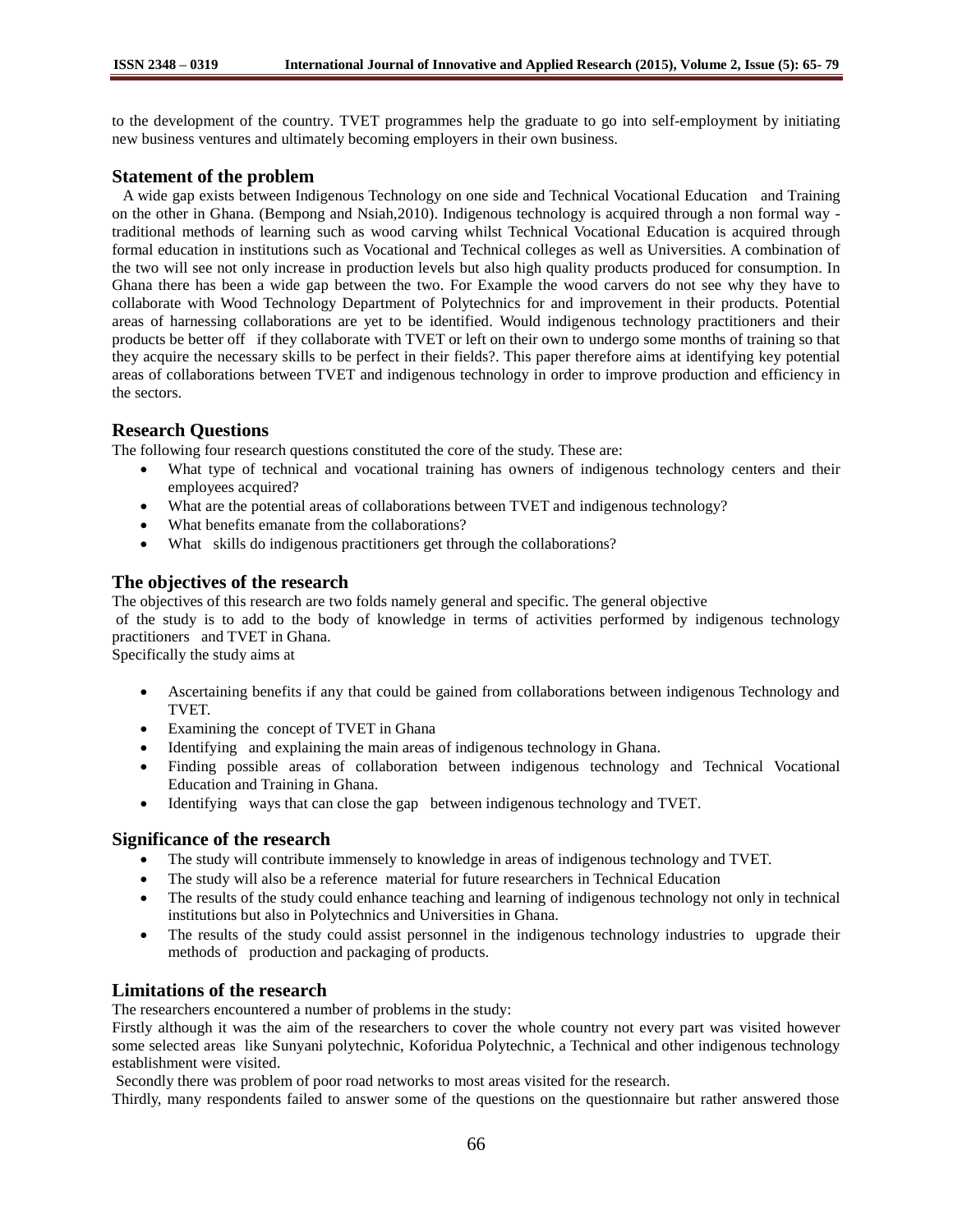that favored them. This means that some vital information could be hidden from the researchers by the respondents. Despite all these challenges the researchers did all that they could to ensure that the needed information were got for the research .

## **Delimitations of the research**

The research and its findings are limited to indigenous technology and technical education in Ghana. However this does not hinder the outcome of the research being applicable to other areas of technology.

## **Methodology**

The research design for the study was descriptive. Descriptive survey design as pointed out by Sowa(2003) involves collecting data in order to test hypothesis or answer questions concerning the current status of the subject of the study. When we use descriptive statistics ,it is useful to summarize our group of data using combination of tabulated description(ie tables) , graphical description (i.e graphs and charts) and statistical commentary(ie discussions of the results).All the above were used in the present study.

### **Research format**

Many research formats are available for a researcher to choose from in the research process .These include exploratory, explanatory and causal formats among others. Exploratory and causal formats were used for the study. Exploratory research is conducted for a problem that has not been clearly defined and relies on secondary data alongside primary data among other attributes the researchers adopted the format because when there is the need for a cause and effect relationship in a study causal format is handy and this is applicable to the current study In this study therefore the causes for the wide gap between indigenous technology and Technical Vocational Education and Training would be extensively exhausted.

## **The primary data**

Researchers obtained primary data using questionnaires and interviews. Trips were undertaking to areas such as Bonwire Kente Weaving Community, Ntonso Adinkra cloth Centre, Ahwiaa Wood carving Centre all in the Ashanti region of Ghana. Other centres of indigenous technology visited were Chorkor fish smoking centre in Accra, The Aburi Woodcarving center, The Gari processing centre at Adeiso in the Eastern region, Dr. Ofori Herbal Centre at Techiman in the Brong-Ahafo region and the Salaga Soap making Center in the Northen Region. All these areas were visited for observation and interview purposes. The researchers also visited Technical Vocational Institutions and some Polytechnics in Ghana such as Wa technical institute, Sunyani Polytechnic,Takoradi Polytechnic and Catholic Technical Institute in Sunyani, Suhum Technical Institute and St. Paul Technical institute, kukurantumi. All these areas were visited for observation and interview purposes.

**Secondary data** were obtained largely through the analysis of the various documents relevant to the study. This include Grenier (1998) which provided baseline information for the study.

### **Study Population**

The targeted populations for the study included people engaged in indigenous technology enterprises such as Kente weaving , Tye and Dye and Wood Carving . Others were students and heads of technical institutions as well as owners of formal technical enterprises such as furniture companies and building construction companies.

## **Sample Size**

A sample according to Koul(2002) is proportion or a subset of a larger group. It is assumed to be a representative of the entire population if important characteristics are distributed similarly in both groups. A sample is important because it is expected to give a mirror image of the larger population. For the sample size determination, of the study**,** the researchers adopted the formula propounded by fisher, Laing, Stroeckel and Townsand(1998) in addition to the formula postulated by Nwana(1992) in some cases. This method would be used in this study because a sample of indigenous technology and TVET practitioners gives a mirror image of the two sectors

Sample size for the purpose of this study consisted of the following: 240 questionnaires were distributed to owners and workers of indigenous technology centers, students and staff members of TVET and some customers who were met at centers during visitations. Interviews were conducted on 60 respondents who were also owners of indigenous technology centers and students and staff members of TVET who were not given questionnaires. 40 respondents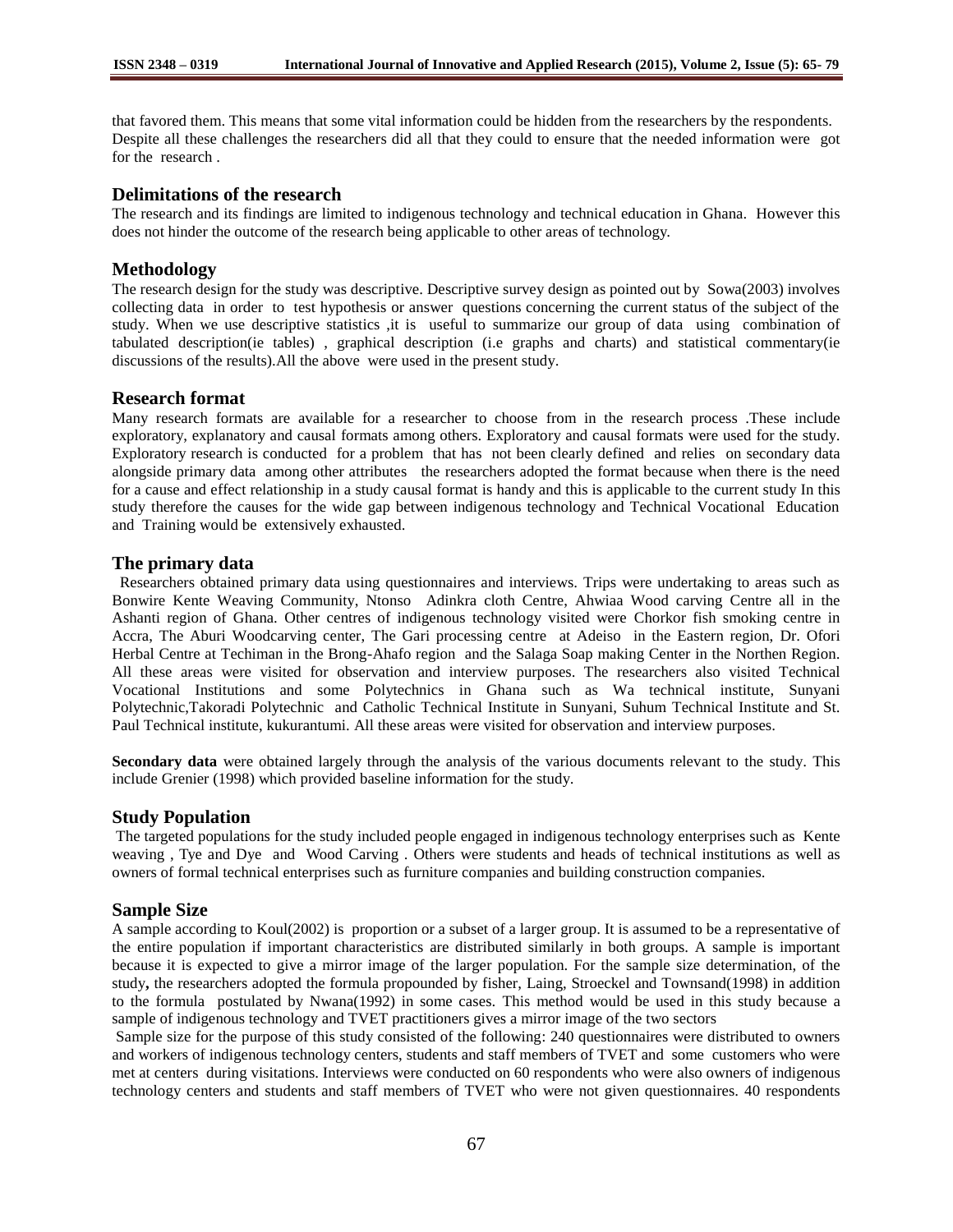were observed and the focus group members in 12 centers visited totaled 120. In all the sample size for the study were 460 respondents.

## **Research instruments**

Questionnaires, interviews, observations and focus group discussions were some of the instruments used. A combination of structured and semi structured questionnaires which included opened as well as close ended questions was used. A semi structured interview guide similar to the questionnaire was adopted in the interview. Key informants interviewed were owners of indigenous technology establishment. Students and staff members of Polytechnics .At every center visited some workers and clients constituted focus group for discussions on the topic. Again some owners of indigenous technology establishment like carpenters, masons, woodcarvers and kente weavers were purposively selected for some discussions. These discussions highlighted the importance of their activities and other related issues.

# **Technical Education in Ghana**

Technical education cannot be separated from Grammar type of education in Ghana at the basic level but rather a combination of the two at the same will be beneficial to the country. This is due to the fact that at the basic level complementary efforts are adopted by teachers to introduce the pupils to reading, writing and at the same time basic technical knowledge. Since 1992 the educational system of Ghana has been the Free Compulsory Universal Basic Education (FCUBE).The 11 years of basic education consist of the following:

.2 years of kindergarten education starting from age four.

.6 years of primary education starting from age six.

.3 years of Junior Secondary Education starting from age twelve

These really lead to 3 years of secondary education from age fifteen

Tertiary education in Ghana consists of education and training at the following institutions.

4 years of University Education in Ghana

3 years of polytechnic education in Ghana

3 years College of Education in Ghana

2 years of nursing training in Ghana

2 years of Agricultural training in Ghana.

These and other tertiary institutions serve as tertiary education in Ghana.(Nsiah-Gyabaah,2009)

The main focus for the development of technical and vocational education in Ghana is to equip the youth with technical and professional skills needed for the socio- economic development of the nation by providing a career focus and ''hands on skills'' based education. This is for the youth who have completed Junior High school and Senior High school education to be self employed.

In Ghana there are both private and public institutions that offer Technical and Vocational Training and Education. These give opportunities for students to progress through the technical vocational institutions, through polytechnics to the universities.

Technical and vocational training at the pre – tertiary education level covers areas such as

1. Traditional apprentice training centres

2. Vocational training institutes both public and private

3. Technical Institutions such as Secondary Technical schools both private and public.

Technical and Vocational Education Training is therefore to provide a mix of knowledge and career focused, hands -on, skills based education that is needed to run the productive sectors of the economy and build the nation. (Anamuah Mensah ,2002)It leads to the provision of technical practitioners such as craftsmen, artisans who design, fabricate, install, operate and maintain the machines and equipment, technicians, engineers and technologists.

Technical and Vocational Education at the tertiary level is with the Universities and Polytechnics to offer technical education. The University of Education with branches in Winneba, Kumasi and Mampong runs courses for tertiary students, It offers courses in Wood Technology Education through the Masters to the PhD level.

The Kwame Nkrumah University of Science and Technology also offers courses in various fields such as Civil Engineering, Electrical and Building Technology to the PhD level. Others such as University for Development Studies, University of Mines,Tarkwa, are all also Universities that offer Technical Vocational and Education training at the tertiary level.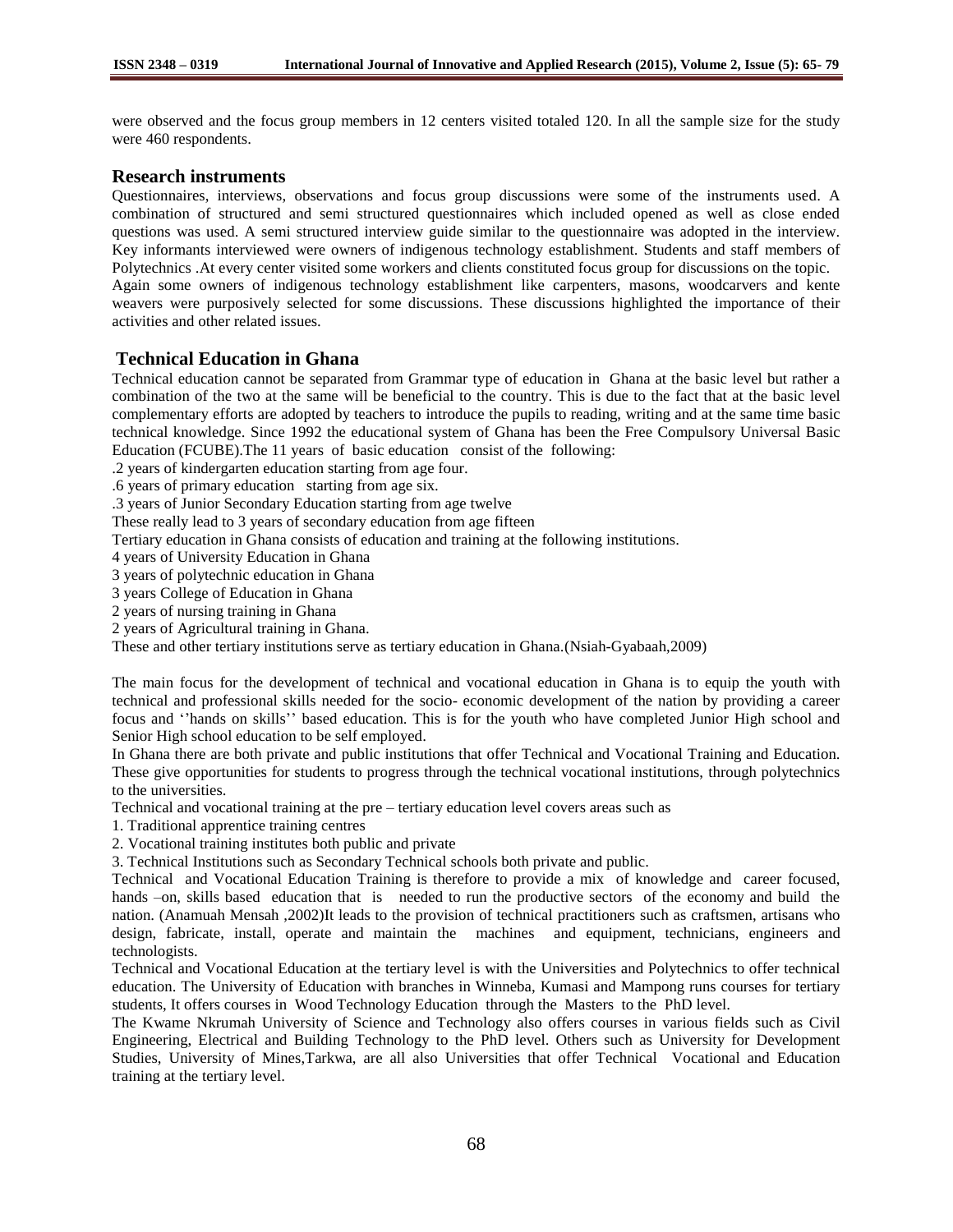| Figure 1.                                            |  |
|------------------------------------------------------|--|
| <b>TVET</b> Institutions in Ghana - Region by Region |  |

(TVET Institutions)

| Region            | Public | Private | Total | Percentage (%) |
|-------------------|--------|---------|-------|----------------|
| Ashanti           | 25     | 54      | 79    | 16.00          |
| Brong-Ahafo       | 20     | 19      | 39    | 7.90           |
| Central           | 17     | 44      | 61    | 12.35          |
| Eastern           | 24     | 48      | 72    | 14.60          |
| Greater Accra     | 23     | 68      | 67    | 17.60          |
| Volta             | 24     | 37      | 61    | 12.35          |
| Western           | 26     | 17      | 43    | 8.70           |
| Northern          | 15     | 2       | 17    | 3.40           |
| <b>Upper East</b> | 13     |         | 14    | 2.80           |
| <b>Upper West</b> | 14     | ⇁       | 21    | 4.30           |
| Total             | 201    | 293     | 494   | 100            |

Source: National Co-ordinating Committee for Technical and Vocational Education and Training, (NACVET, 2005).

## **POSSIBLE AREAS OF COLLABORATION BETWEEN INDIGENOUS TECHNOLOGY AND TVET A. Indigenous Technology and Technical Vocational and Education Training in Textile production**

Kente weaving is an indigenous technology which has been with us over 300 years ago.

( Ansu-Kyeremeh,1998) It involves the weaving of cotton on a loom with either a single weave or double weave. In the same way the Adinkra cloth, Batik Tye and Dye have all come from indigenous technologies. The establishment of large scale production centre of traditional cloth at Bonwire has lead to improvement in the method of weaving from single to double and even triple weaves.This has brought about the emergence of different types of kente such as ''Sikafutroo'', ''Fathia fata Nkrumah'', ''Kuffuoapagya Ghana'', ''Adwini Asa'' etc. and these have been patronized both locally and internationally. In the same vein, therefore Tye and Dye centers have been established where the use of indigenous technology for manufacturing is done.

In the Technical Vocational Institutions, although in the past textile as a course was run it was limited only to swinging. Not much effort was made to take students to most Indigenous Technological Institutions for training on how to come out with the production of kente, Adinkra cloth etc. on large scale. However in recent times some institutions such as Kwame Nkrumah University of Science and Technology, Accra Polytechnic, Takoradi Polytechnic, Kumasi Polytechnic and recently Sunyani Polytechnic have started programmes in Textile with different names for the courses at both the Diploma and Degree levels such as Fashion and Design, Fashion and Decorations, Textiles and Fashions. This is a good start but there has not been much efforts to introduce indigenous technologies in textiles to the students for example technical institutions taking them to indigenous technology centres to see how they can blend the formal education with local production of kente , smock, batick tye and dye. According to the Chief Kente Weaver at Bonwire and the owner of the Adinkra centre at Ntonso all in Ashanti Region for over 30 years of their work no educational institution has visited them to examine the skills and methods applied at the center neither have they also been contracted to teach the technology in any institution in Ghana. They however said foreigners especially Americans rather come for lessons to the center and some of their colleagues have been invited by institutions in America to impact their skills and technical know- how to students there. According to them it is due to lack of knowledge about the indigenous technology sector and how it relates to TVET. There has also not seen a harmonious effort by all the stakeholders in the Technical and Vocational Institutions, Polytechnics and Universities to come out with one name and well defined objectives to establish the link for increase productivity and improve quality of products. The researchers are of the view that collaboration between the two sectors . Indigenous traditional technology practitioners and TVET where students from the latter can go for practical attachments in the former could be a step in the right direction. However there is the need to address some challenges which are likely to impede the smooth take off of the collaboration. For example, there is the need to have a well designed / furnished center for the teaching and learning of indigenous technology and students should be encouraged to appreciate the contributions of the indigenous skills. .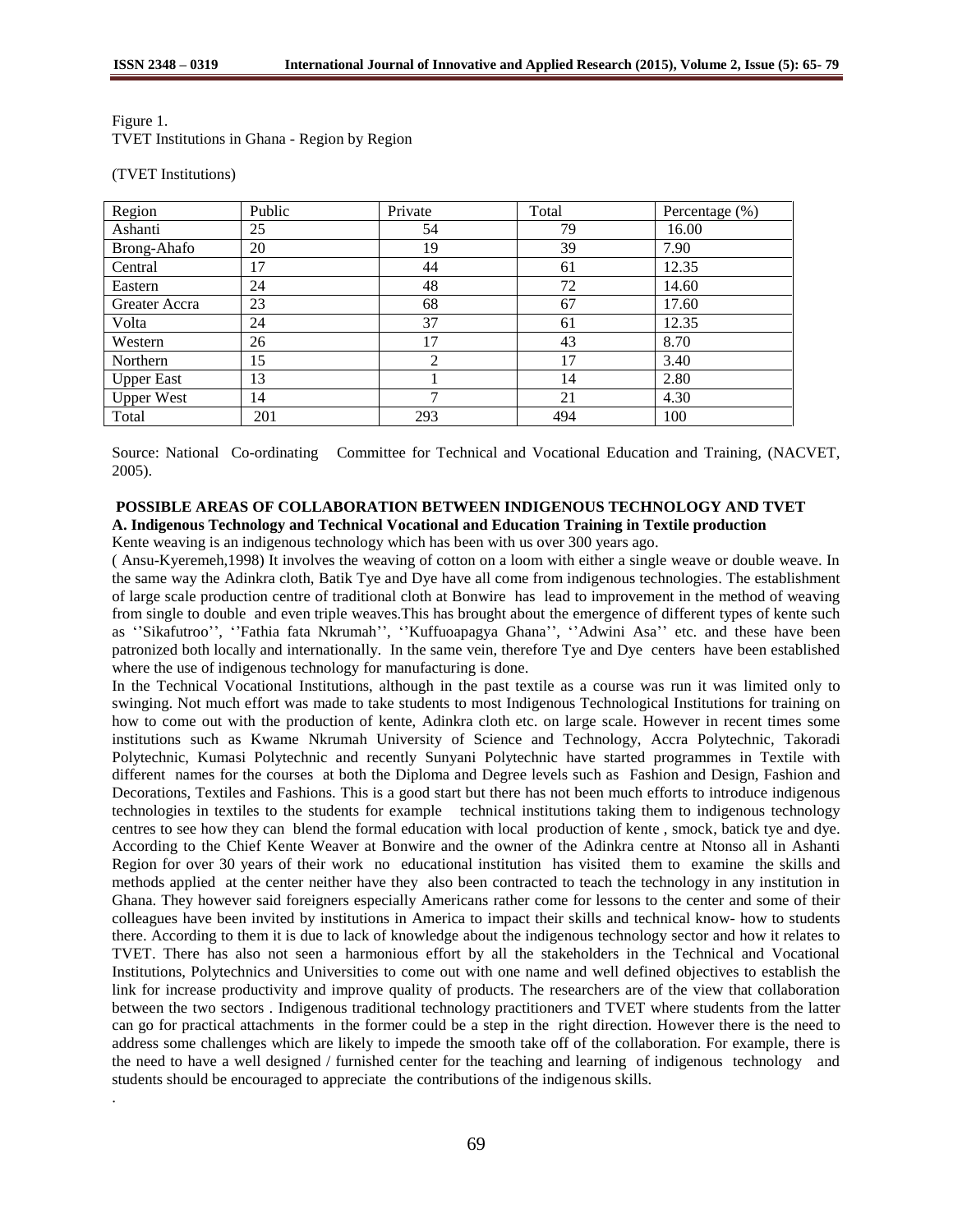



Figure 2. Picture of kente weaving at Bonwire , Ashanti region. **Source: Field Trip (2011)**

#### **Indigenous Technology and wood Technology Education in the Technical Institutions**

Ghana like most countries in the tropical zones has wide forest woodland belt which produces wood for the industry. Over the years, indigenous technology has been used to transform wood into carvings and furniture. Aburi in the Eastern region of Ghana,Asikuma in the Volta region, Sokoban wood village and Ahwiaa all in the Ashanti Region. These have not only met the local needs in the housing and decorative industry but internationally foreigners have patronized these products.

Wood technology in Technical Educational institutions has been the basis for wood usage in carpentry and joinery programmes in most technical vocational institutions in Ghana. In recent years, Polytechnics in Koforidua, Accra and Sunyani have started wood technology programmes as a way of giving the wood technology education some importance. The University of Education Kumasi also runs courses in wood technology from diploma, masters to the PhD level. There has seen some collaborations with students visiting indigenous centers for skill acquisition and in the same way there has been short training workshops organized by these formal institutions for practitioners in indigenous technology as a way of blending indigenous skills with modern technologies such as the handling of modern tools and machines. A woodcarver at Aburi asserted that he has a programme in which some technical institutions and come with their students for practical attachment every year. He also said that in the Eastern Region most of the cavers collaborate with the technical institutions whereby indigenous craftsmen take some of their woods to the workshops of the TVET institutions to use their machines for good finishing works. He said with these arrangements they are able to improve upon the finished products and learn how to use the machines. The result is that indigenous craftsmen now have good prices for their products. There are strong linkages between TVET and indigenous industry in areas such as wood carvings, wooden doors, chairs and other items that use indigenous technology These collaborations have been successful compared to other areas due to the high interest shown by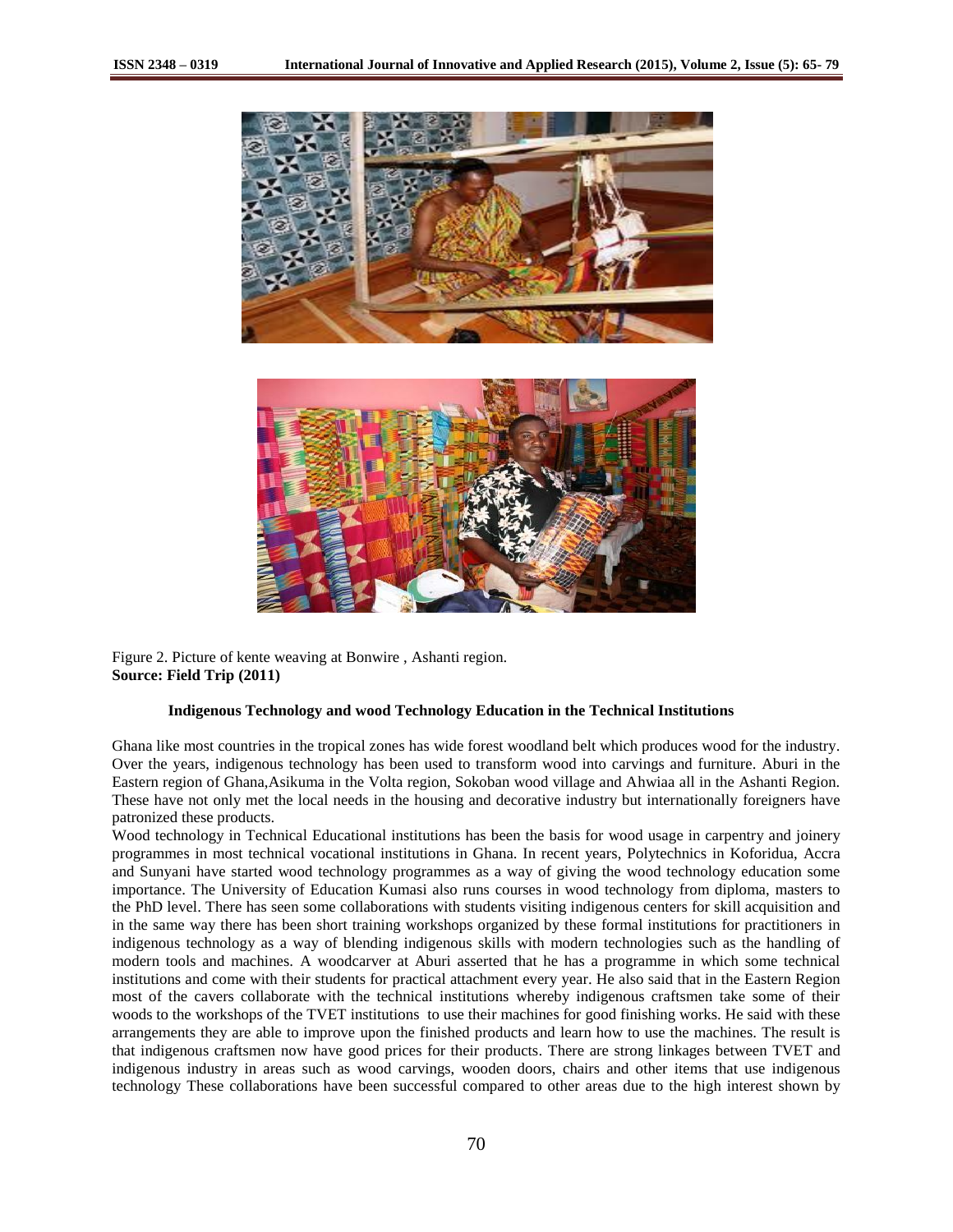both indigenous and TVET practitioners. This is because of easy availability of wooden materials and proper curricular for integration as a means of increasing productivity.

Figure 3.Wood carving centre, Ahwiaa, Ashanti Region.



**Source: Field Trip (2011)**

# **Indigenous Technology and Building Technology Education in Ghana.**

The provision of shelter with materials from the immediate environment has been a basic means of providing affordable accommodation for people in Africa. The transformation of the indigenous technology sector in recent times has seen the moulding and baking of bricks in large quantities in places such as Tanoso, Mankranso and other places for building affordable houses in some rural and urban areas in Ghana. Apostle Kwadwo Sarfo has come out with blocks moulding machines that produce ten blocks at a time. The link between indigenous technology and technical education in construction has already started with certain innovations in technologies taking place in our technical institutions and polytechnics .The building of salancrete blocks which is a combination of sand,laterite and cement for affordable and durable housing projects. According to Adinkrah –Appiah(2009) blocks moulded with indigenous technology through laterite plus sand and cement known as the salancrete blocks turn out to be stronger than the sandcrete blocks which is a combination of cement and sand after 28 days comprehensive strength test.Again according to the same research the comparative cost analysis indicates that it cost less to produce the indigenous salancrete block which is valued at Ghc 0.85 per unit compared to sandcrete blocks which cost GHC.0.90 per unit.The Building Technology Department of Sunyani Polytechnic has successfully set up a centre that uses the local laterite soil for landcrete blocks as a centre for co-coordinating the innovations between indigenous technology and technical education in the region. This has been successful as a number of technical institutions in the region visit the centre for their practical lessons. Again due to affordability and durability as proofed by the research a number people patronize the blocks in Sunyani polytechnic for their building projects. The polytechnic itself is using these blocks from indigenous materials and technology to construct its nursery classroom blocks.Polytechnics and Technical Institutions can collaborate with indigenous technological innovations to come up with machines for moulding blocks in large quantities. The Kwame Nkrumah University of Science and Technology now runs courses in building technology from degree through to the masters and PHD level. Increase collaborations are key to the provision of affordable housing in most rural and urban communities in Ghana.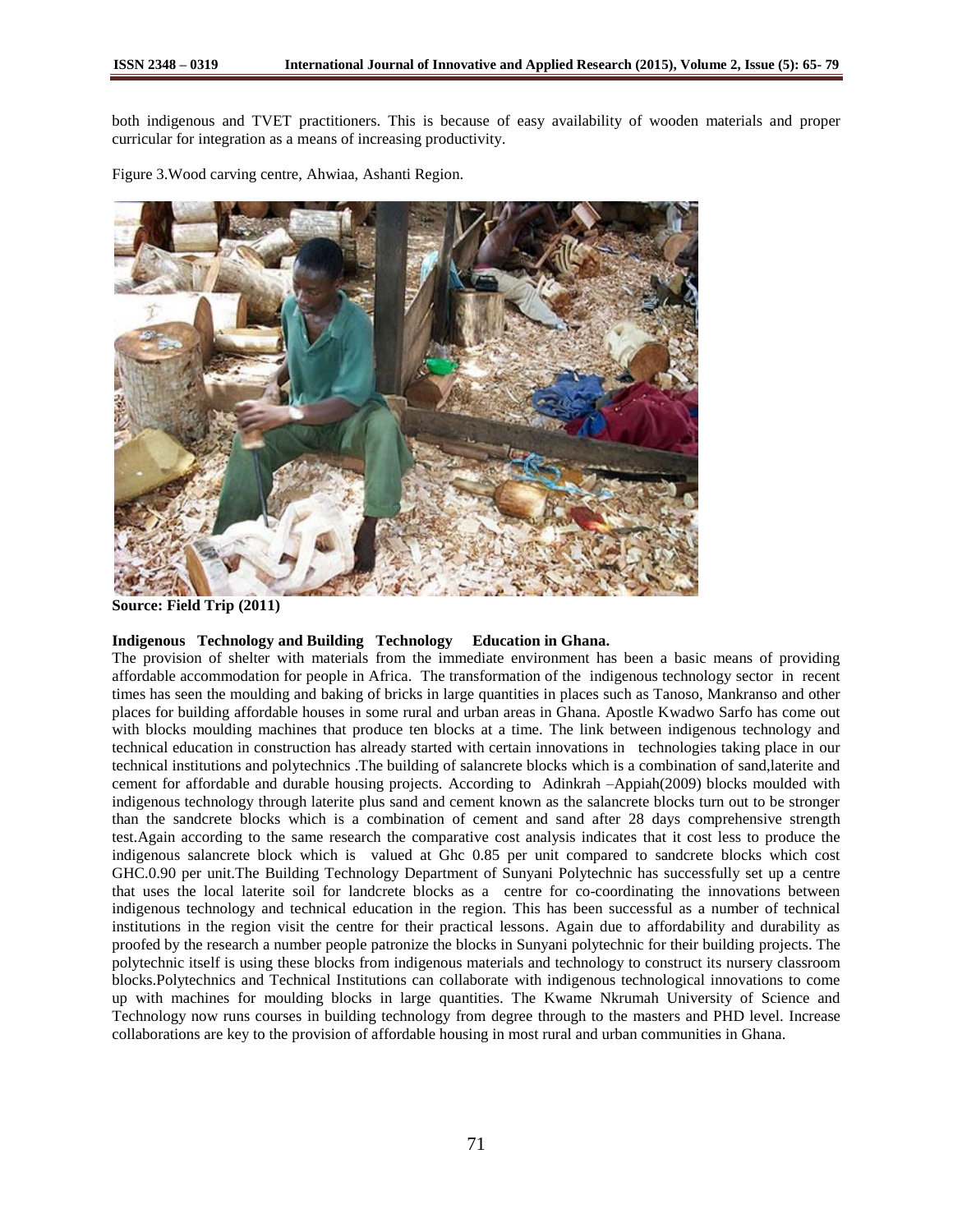



Figure 4. Blocks moulding, Sunyani, .Brong Ahafo

#### **Indigenous Technology and food processing in Technical Institutions in Ghana**

The use of indigenous technology in the transformation of cassava into gari on large scale has become one of the means of wealth creation for most people in the rural areas of Ghana where cassava is cultivated in abundance. The processing of raw cassava into gari as a staple food in Ghana has gone through modernization in the quest to produce it on a large scale. The establishment of gari processing centres by the 31<sup>st</sup> December Women Movement in places like Cape Coast and Elmina in the Central region, Vume and Sogakope in the Volta Region of Ghana has led to the patronage of gari in both local and international markets such as Burkina Faso, Mali, Niger and the United States of America. Production of gari is now on large scale with not only the use of firewood as fuel but with innovations like the use of Liquefied Petroleum Gas.(LPG)The Mechanical engineering Departments of most Polytechnics have the capacity to spearhead this collaboration by designing metal processing plants for processing gari , frying of fish and the preservation of fish which might be an improvement over the Chorkor smoker, ovens and cold stores, not only on large scale but also in a hygienic manner that meet international standards. Even though capital might be a big challenge in this collaborations the provision of machines, equipment and plants needed by the various Mechanical departments of most Technical institutions will be an opportunity for the local indigenous artisans to visit the various institutional centres for effective and efficient collaboration which will lead to the production of affordable, durable and environmentally friendly food processing machines.

The Departments of Hospitality and Tourism in most Polytechnics in Ghana have been a collaborative point for food processing, preservation and integrating the production of local dishes into the curricular of formal technical and vocational education. The University of Education Kumasi campus runs courses in Hospitality and Catering up to the masters' level.The preparation of local dishes can also be incorporated into the curricula of the educational sector in order for the students to learn how to prepare food such as Apeasiea, Apamprasa, Garifotoo etc. These collaborations will not only enhance the nutritional value of local dishes but also meet the international needs of most tourists.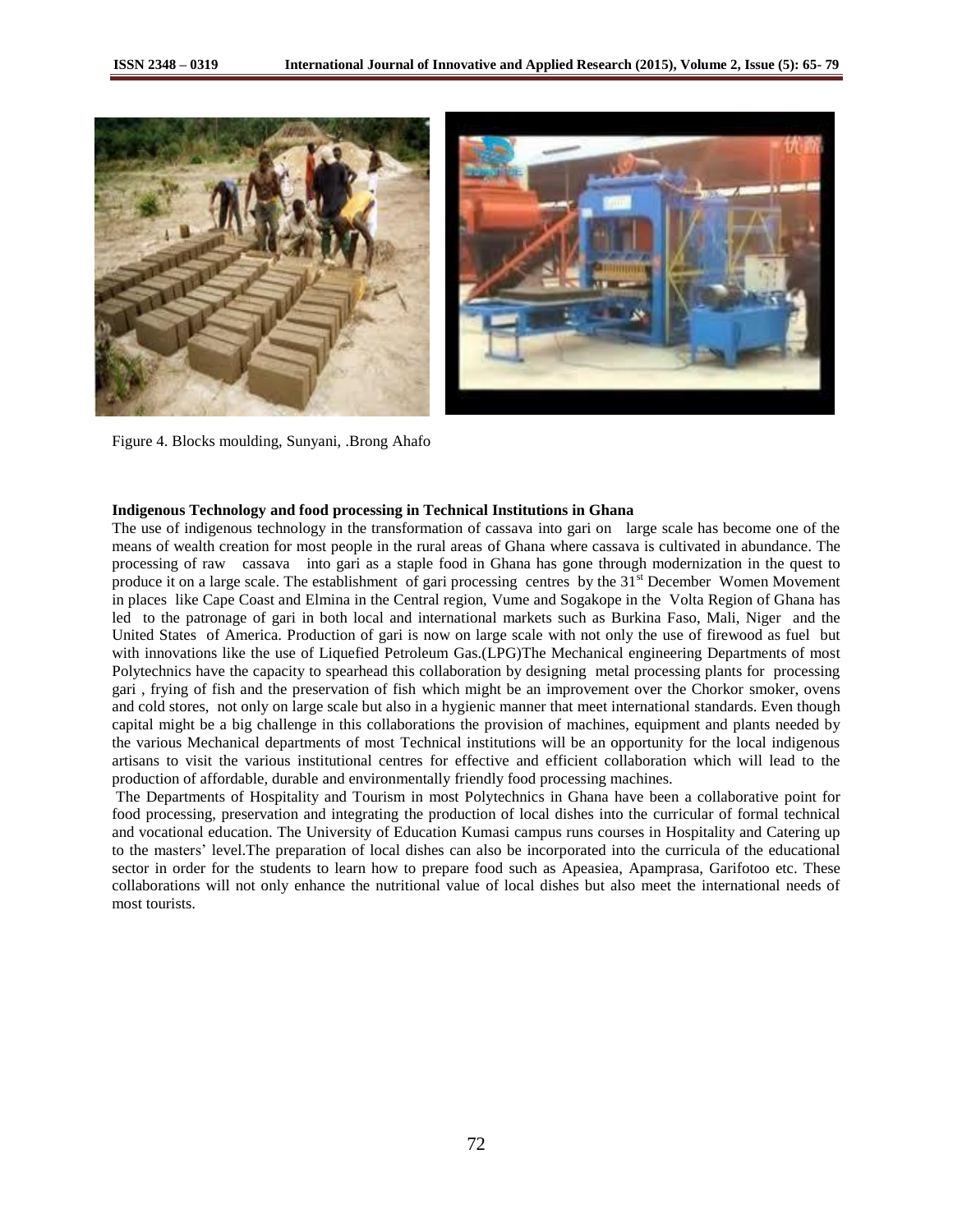

Figure 5. Picture of gari processing centre,Adeiso. Eastern Region Source: Field Survey (2011)

### **Challenges faced in narrowing the gap between Indigenous Technology and Technical Vocational and educational Training in Ghana**.

Over the years, Indigenous technology has faced a lot of challenges in its quest to develop and expand its activities through collaborations with Technical and Vocational Education training.

Indigenous technology faces the problem of inadequate funds in its quest to have effective collaboration with TVET. The industry's expansion relies more on capital needed to be injected for the expansion in its various fields of production activities. These problems have come from so many fronts. Most practitioners, lack that creative idea to acquire loans or credit facilities for expansion as well as the inability of the banks to provide loans due to lack of collateral security. Direct governmental intervention through financial and facilities support has been absent over the years. Therefore funds for practical attachment, workshops etc are all absent.

The old adage western idea about Africa as the suppliers of raw materials as well as the market base for the western goods and not producers of manufacturing goods has been another disincentive for the growth and sustenance of indigenous technology. Goods produced under indigenous technology in collaborations with Technical educational institutions have been rejected in the western markets or have attracted low prices. The reason being that they are shoddy. Even internally, most people have been brain –washed to believe that everything produced through indigenous technology is not worth it or indicate poverty. Examples can be shoes, dresses and others. Akpeteshie,a local gin has received a ban from the European at certain times while Europeans schnapps have received support and assistance from European governments. Therefore the collaborations for its expansion have not received the enthusiasm and relevance.

Thirdly another problem faced by indigenous technology programmes is that Africa has still not been able to wean itself from the colonial form of education which relegates technological industrial education to the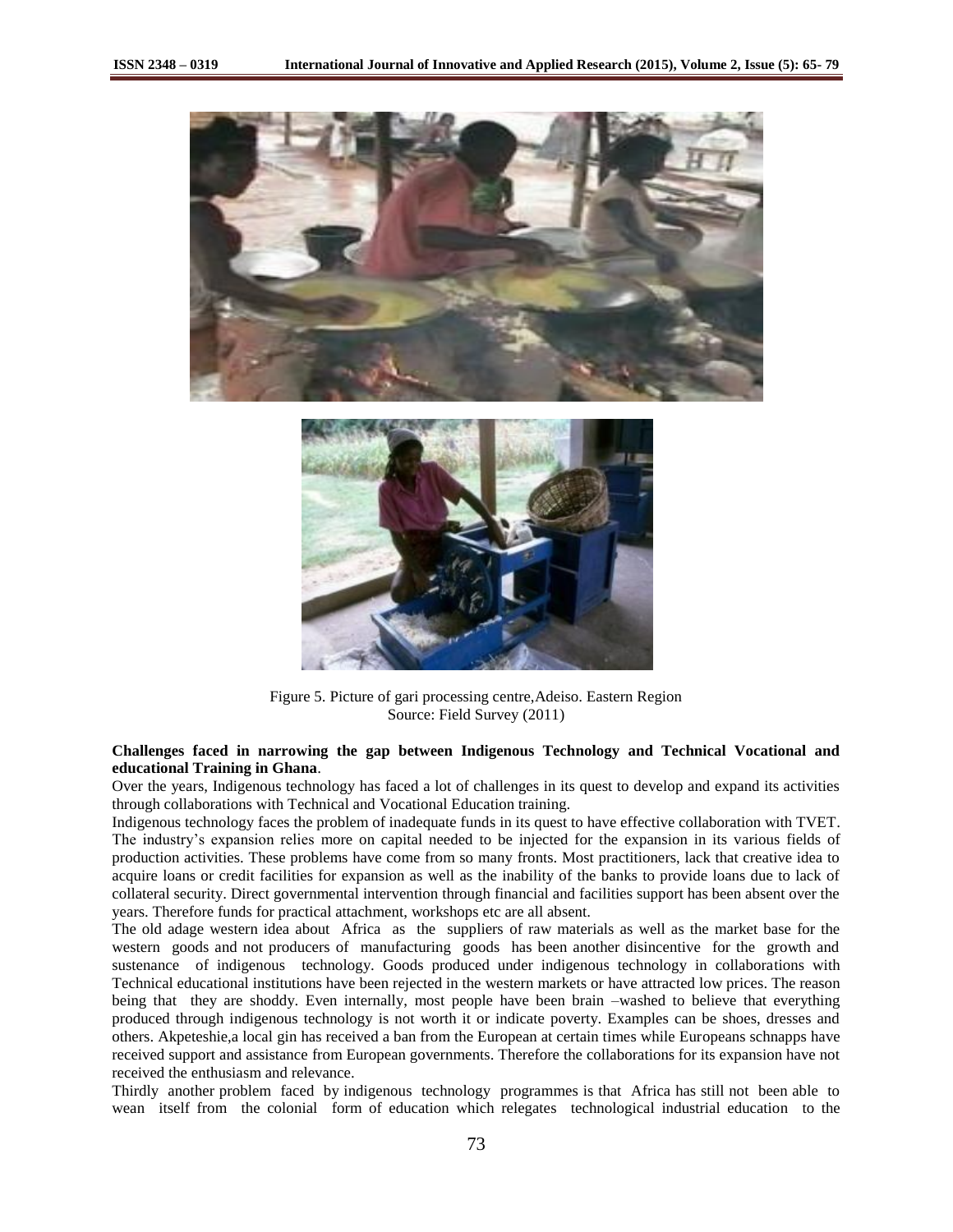background and focuses on liberal and general courses. There is therefore a big gap for technological expertise to uphold, defend and promote indigenous technology compared to Western Technologies.

Indigenous technology has over the years faced the problem of cultural superstitious beliefs which are deep rooted in our society. Indigenous technology has therefore been tied to spiritual abstract activities without scientific analysis to the sector's activities and how to improve upon it. A number of these indigenous technological centres have therefore not been able to prove how they had come by most of their achievements, making the educated elites such as professors in tertiary technical institutions like Universities to see it as nonsensical. Examples can be some of Apostle Sarfo's achievements in which one needs just a clap to switch on or off a television, such collaborations have therefore not been effective.

The indigenous technology field has been preoccupied by illiterates who have not had formal education, therefore documentation of the format, interpretation and developmental phases have become a problem. For effective collaboration they may need to document their technological ideas and be prepared to equally receive some formal education.

The indigenous technologies have not received enough governmental as well as individual citizens' support and encouragement. People rather support foreign industrial technological development in Ghana at the expense of local indigenous technological institutions for example by awarding contracts and loans guaranteed for foreign industries, the construction of dams and the sports stadia are few examples in Ghana.

**Data Collection, Analysis and findings** 

Data for the study was collected from both indigenous technological establishments such as kente weaving centers, wood carving and building construction enterprises as well staff members of Polytechnics and Technical Vocational Institutes of formal education. TVET .240 respondents were used in the research.

| Description(Items)            | <b>No. of Respondents</b> | Percentages (%) |
|-------------------------------|---------------------------|-----------------|
| <b>Gender</b>                 |                           |                 |
| Male                          | 210                       | 87              |
| Female                        | 30                        | 13              |
| Total                         | 240                       | 100             |
| <b>Age Group</b>              |                           |                 |
| $<18\,$                       | $\overline{5}$            | $\overline{2}$  |
| $18-25$                       | $10\,$                    | $\overline{4}$  |
| $26 - 30$                     | 15                        | 6               |
| $31 - 35$                     | 30                        | 13              |
| 36 and above $(35+)$          | 180                       | 75              |
| Total                         | 240                       | $100\,$         |
| <b>Educational Background</b> |                           |                 |
| Primary                       | 50                        | 21              |
| Secondary/Vocational          | $10\,$                    | $\overline{4}$  |
| University                    | $20\,$                    | $\overline{8}$  |

| Table. 1. General characteristics of Respondents |  |  |
|--------------------------------------------------|--|--|
|--------------------------------------------------|--|--|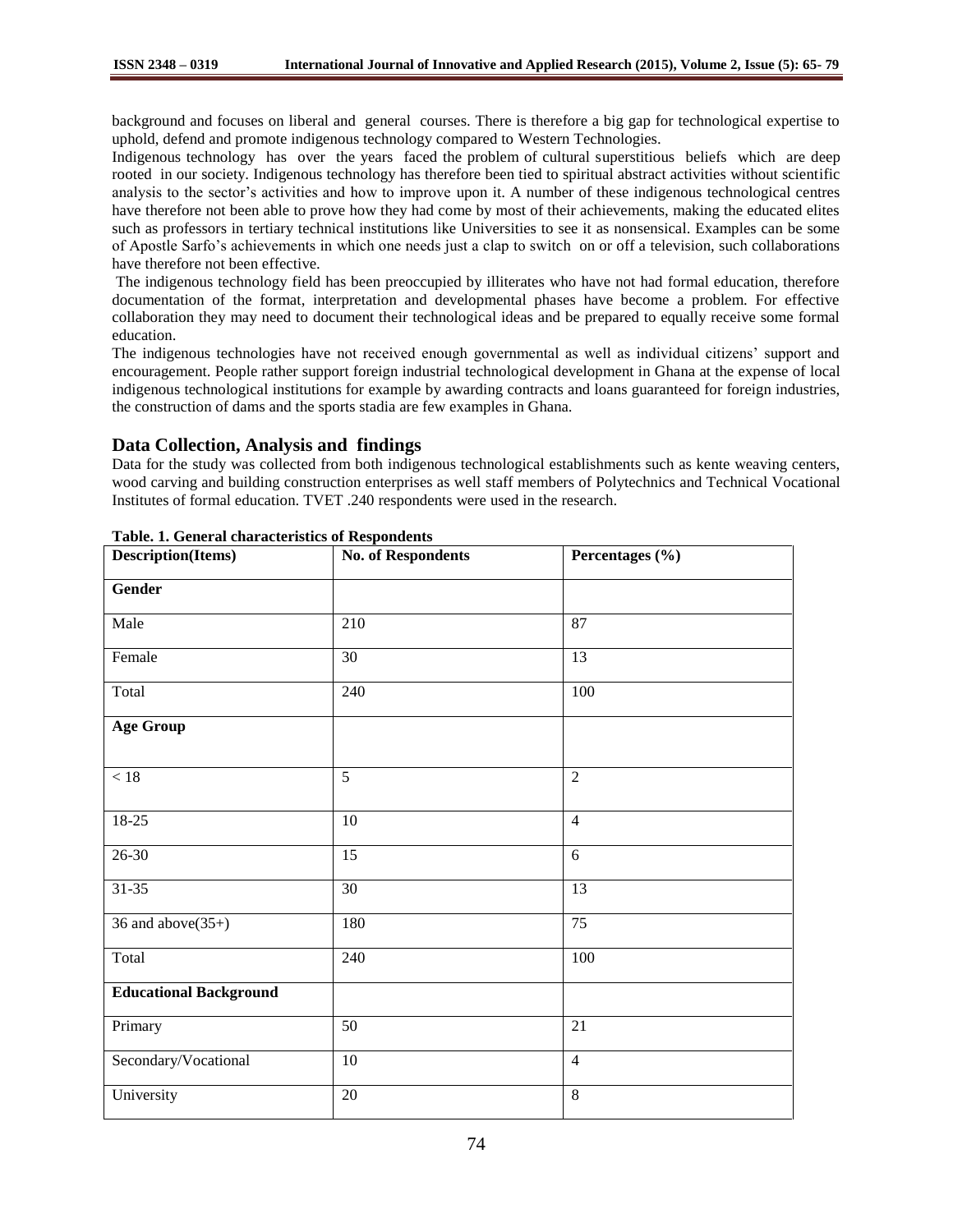| No formal education | 160 | 67  |
|---------------------|-----|-----|
| Total               | 240 | 100 |

Source: Author's construct (2013)

Table. 1 shows that 210 (87%) of the respondents in this study were males whilst 30 (13 %) were females. This is an indication that majority of people engaged in both indigenous technology and Technical Vocational Education and Training are males. From 60 respondents interviewed majority agreed that indigenous technology is male dominated because females see it as tedious.

The respondents under the age of 18 years in this study were only 5 ( 2%.) Majority of the respondents are 36years old and above which constitutes180 (75%) of the total respondents. This indicates that people engaged in the indigenous and technical areas are matured because they take a lot of time to be trained for the job.

In terms of Educational background, 160 (67%) had no formal education,50 (21%) had primary education, 10 (4%) had secondary whilst 20(8%) had University education. This is an indication that most indigenous technology practitioners are have low educational background and this is because it does not matter to many of them.

Table 2.**Technical education among owners and staff members of indigenous technology.**



Source: Author's construct (2013)

The data collected indicated that with a total of 240 respondents (73%) 175 of respondents indicated that they had no technical education. (20%) 48 claimed they have some technical education. (9%)22 said that they did not see the need for technical education. This was highlighted during focus group discussions in which members in 6 centers out of 8 centers visited indicated that there was no need for TVET because their fore fathers never had that opportunity but they made it.

These means that there has not been much collaboration between the Technical Vocational Education and Training and indigenous technology, so there is need to bring them together to benefit the Ghanaian society.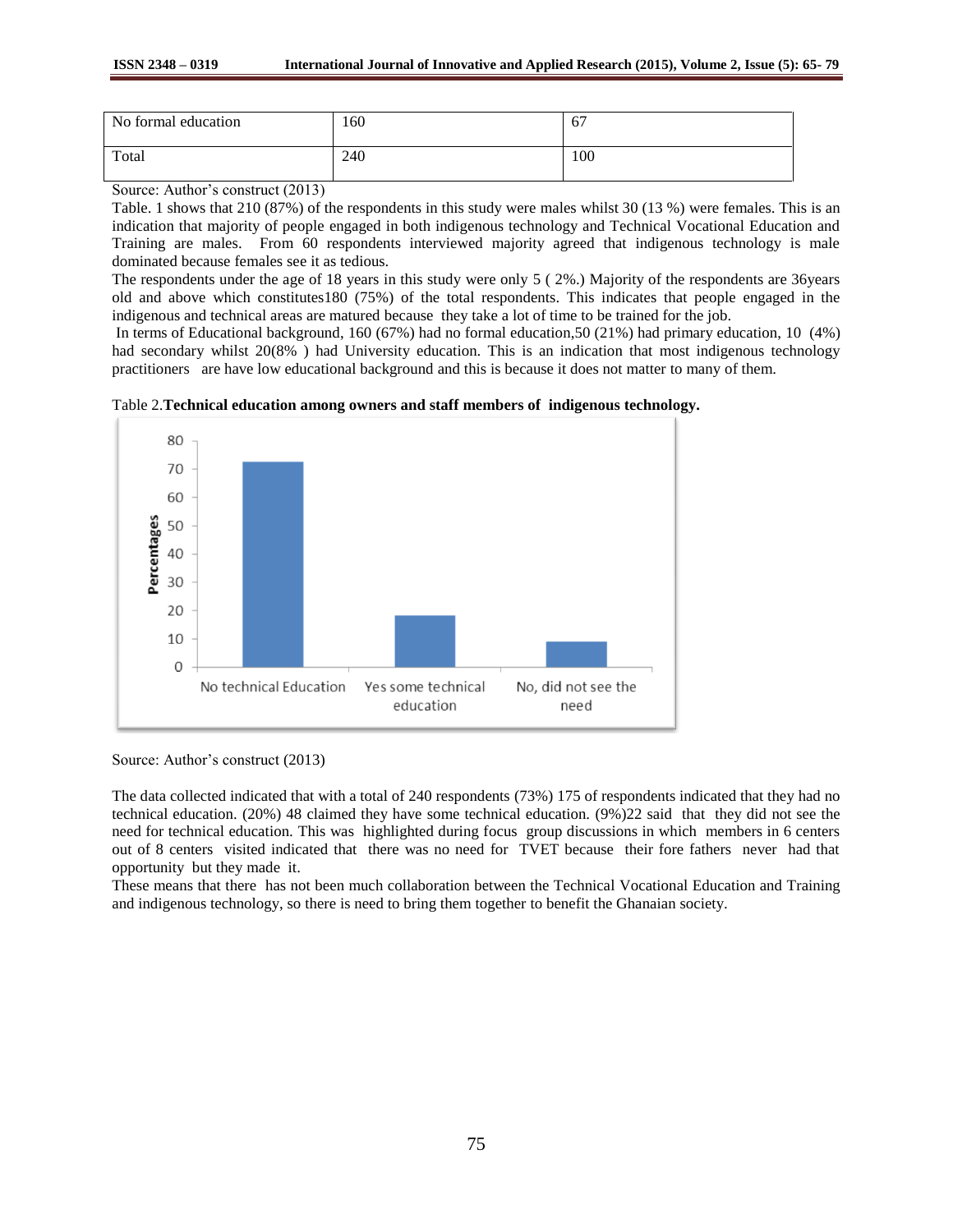

Table .3.**Collaboration between Indigenous Technology and Technical & Vocational education**

Table 3. Looks at areas where there can been collaborations between indigenous technology and Technical and Vocational Education. A total of 240 respondents as follows: (42%) 101 indicated that they have collaborated in areas of furniture and wood technology, (30%) 72 says they collaborate in areas of blocklaying whilst (20%) 48 indicate collaboration in clothes and textiles. (10%) 24 agreed that collaboration is in food processing

The results indicates that Ghana has the comparative advantage in wood technology if collaboration between indigenous technology and Technical and Vocational training would be done at the national level to achieve maximum benefit since as high as 101 which is 42% of the total respondents agreed that collaborations are in the areas of furniture and wood technology. Collaboration would increase productivity and income with a case in question being the production of quality beautiful, affordable and durable doors and furniture from Emmanuel Otto Furniture company in Sunyani.It is hoped that more collaborations will take place in order to improve the quality of product as well as increased productivity.



Source: Author's construct (2013)

Source: Author's construct (2013)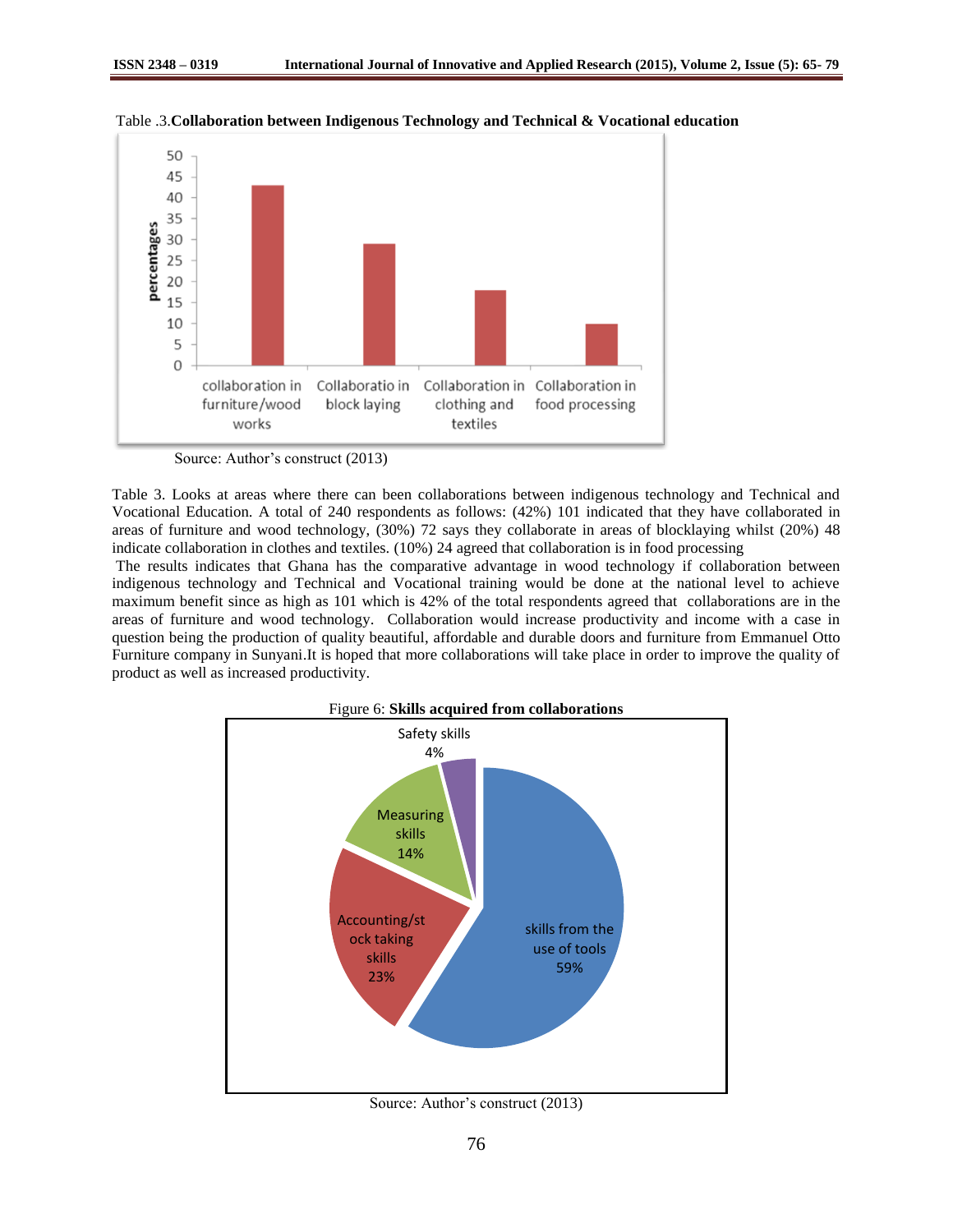From figure. 6 above, with a total of 240 respondents. (59%) 142 of respondents indicated that they are able to learn the use of modern tools in the collaborations. (23%) 55 of respondents said they were able to learn basic accounting principles from the collaborations. (14%) 34 of respondents indicated they were able to learn new methods of measurements and finally (14%) 10 of respondents indicated they were able to learn safety skills in their operations.

The results indicate that majority of respondents 59%(142) were able to learn the use of modern tools in the collaborations. This means collaborations would bring a lot of benefits from measuring skills to stock taking and the use of tools in the technical vocational sector. However Technological industries especially indigenous sector would benefit the most since the skills of modern tools will be impacted for increased productivity. This was collaborated by two wood carvers in Asikuma and Ahiwaa in the Eastern and Ashanti region respectively. They both pointed out that in the discussions that they were able to learn skills in the used of modern machines in the industry through collaborations with Technical institutions in their respective regions.



#### Figure 7. **Benefits of collaboration**

Source: Author's construct 2013

Table.7 shows the results of benefits of collaboration between indigenous technology practitioners and Technical Vocational Education and Training. (55%) 132 who are in the majority indicated that such collaboration bring increase productivity, (27%) 65 said such collaborations improves the packing of the product. (9%) 22 agreed that such collaborations ensure security and safety of the members of staff during operations. Another (9%) 22 also agreed that collaborations increase their profit margins

This means that Ghana must encourage collaboration between the two sectors for increase in productivity and improve the packaging of the products in indigenous technological sectors of manufacturing, food processing etc. of the country. These would help meet international standards for increase foreign exchange earnings for the country. A woodcarver in Ahwiaa confirmed how he has been able to export more carving to the U.S in recent times after collaborations with the Kumasi technical institute resulting in the improvement of his finish products making it more and more attractive.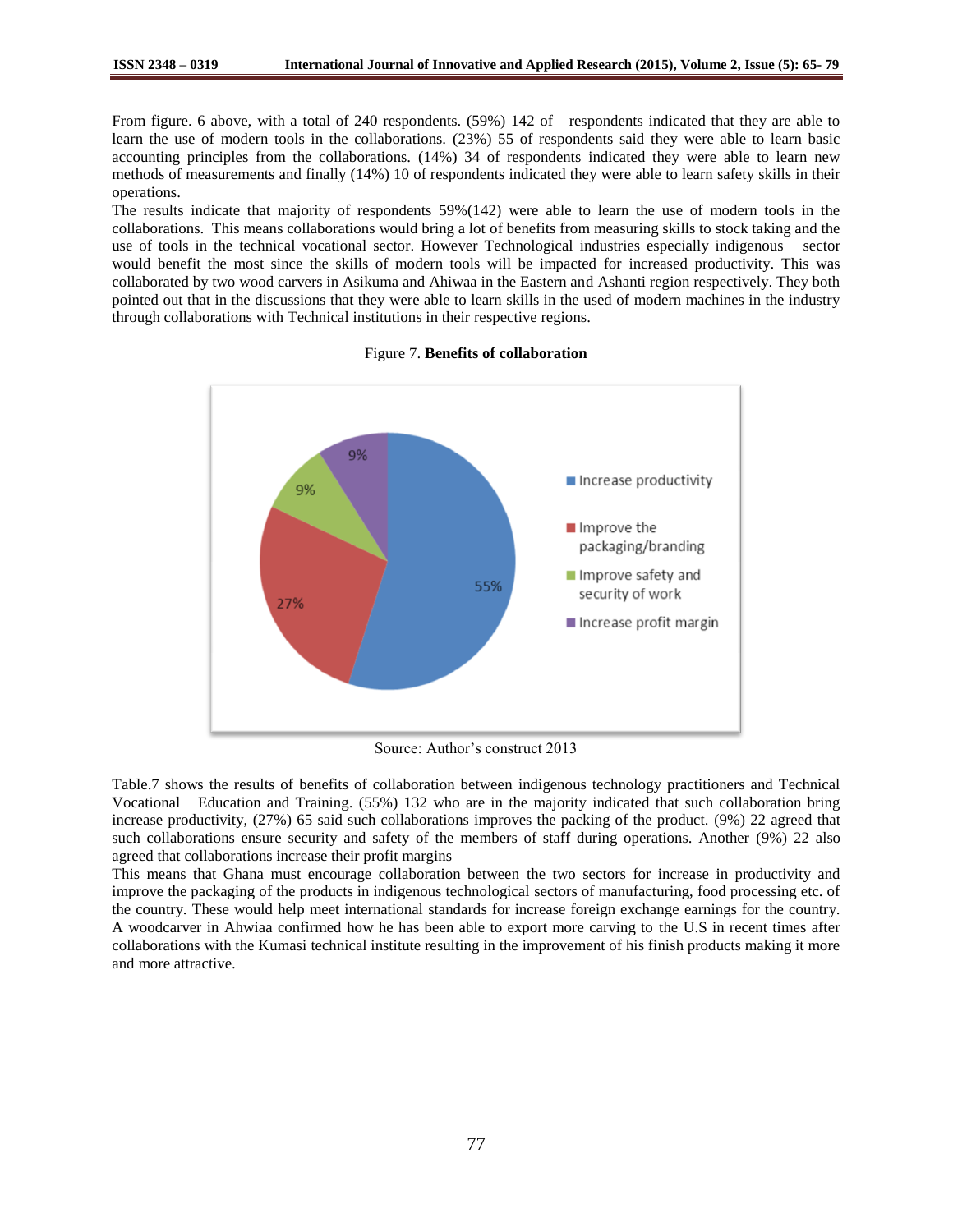### **Conclusion**

Indigenous Technology has been with us from time immemorial and as traditional occupation collaboration with TVET will provide the transformation needed for the technological advancement of the country. These collaborations would lead to increase productivity and improved branding of the products. It would also help in the safety of the workers in indigenous technological establishments through the transfer of modern and safety means of handling tools which would propel the collaborations to lead to an overall increase in the country's economic growth and development.

# **Recommendations for improving the collaborations between Indigenous Technology and Technical Education in Ghana.**

Firstly, the youth in Ghana needs to be encouraged to learn the indigenous activities like kente weaving etc. so that they will be able to transfer the knowledge to the next generation as way of preserving these technical ideas.

 Secondly, the establishment of more Regional Technology and Industrial Science Centers(Gratis) across the length and breadth of the country can help co-ordinate the activities of various technological institutions in the various communities. These centers need to transformed in order to be abreast with technological advancement and play it role in the country. For example practitioners in kente weaving and brick moulding will use indigenous methods of production could be another in Technical institutions on special programes that aim at enhancing their productivity.

 Thirdly, private – public partnership must be built between indigenous technology and TVET so that each sector could learn from the other. For example successful individuals who have achieved success in their fields of endeavors either in indigenous technology or TVETS could be co-opted as resource persons to impact their knowledge and expertise at the centers.

 Government must increase its financial support to some of the small scale indigenous technology practitioners to help them expand their activities and make indigenous technological ideas accessible to the public.

 It is also recommended that students offering courses in Electrical, Building Technology, Wood Technology, Textiles and others in technical institutions in the country that have their counterparts in the indigenous sector could be made to have industrial attachments with the traditional establishment so that they could learn the traditional methods in addition to what they have learnt in school.

 Effort must be made to change public attitude and perception towards technical education and products from indigenous technology in order for people to patronize made in Ghana goods rather than seeing it as shoddy. These will not national identity and local economic empowerment.

 Again the researchers are of the opinion that the government should establish many indigenous technical and vocational training centers in the country so that as many as possible people especially the youth will get easy access to such inventions. This will be possible if the youth are encouraged to know the value of Traditional indigenous technological education.

 Stakeholders in Technical and Vocational Institutions in Ghana must try and harmonize their areas of collaborations and come out with some courses which will require collaborative teaching and learning in both Formal technical education and indigenous technology.

 Technical Institutions and universities can collaborate with indigenous technology practitioners to come out with designs improve and increase productivity for foreign exchange.

 Finally stakeholders in the formal Technical and Vocational sectors must be educated on the relevance and benefits of such collaborations with indigenous technology industry through seminars, workshop and exhibitions of indigenous technology products during trade fairs.

### **References**

.

Adinkrah-Appiah, J. (2009) .Salancrete Blocks from a mixture of sand, Laterite Cement for Sustainable and affordable housing in Ghana. Sunyani Polytechnic Lecture Series V,13- 16 , December,2009.

Ansu-Kyeremeh,.K. (1998). Perspectives on indigenous communication in Africa, Accra Ghana.: University of Ghana press

Anamoah – Mensah, et al .(2004).Meeting the challenges of Education in the Twenty first century: Report of the President 's committee on Review of Education Reforms in Ghana.